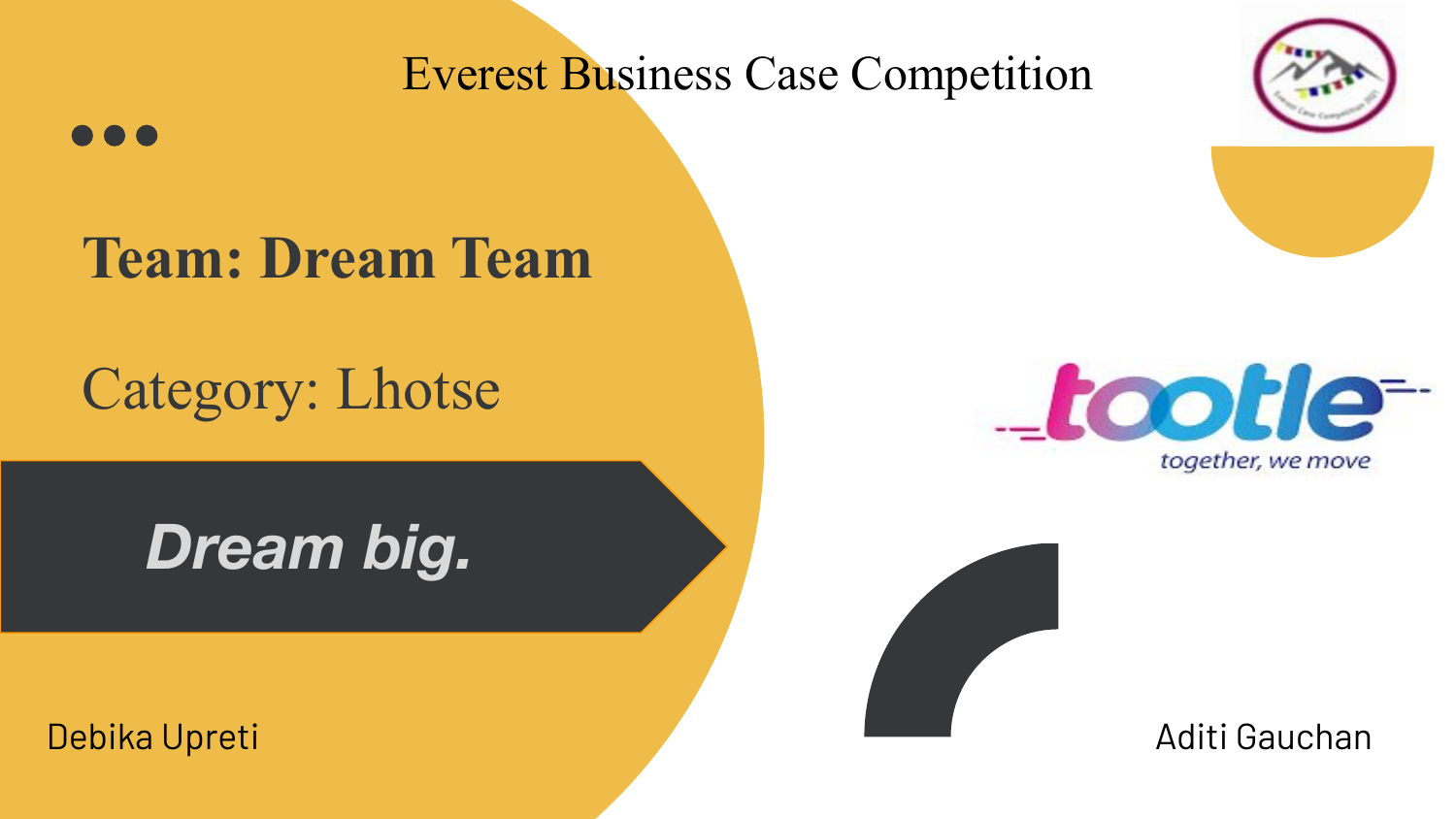# **Overview**

**Situation**  $\int_{\text{ridge charge}}^{\text{Nepal's first ever}}$ ride sharing application

#### Presence of a multinational competitor

 $\sqrt{1}$ 

Running on low profit

### **Issues**

1.Very thin profit margin 2.Lack of sincerity by the riders (Tootle Partners) 3.Government policy issue and lack of proper investment by investors

### **Recommendations**

1.Diversify services beyond simply moving people 2.Improve UI design for better user experience 3.Expand services in different part of Nepal

Source- Tootle: Riding the Wave of Regulations, King's College Nepal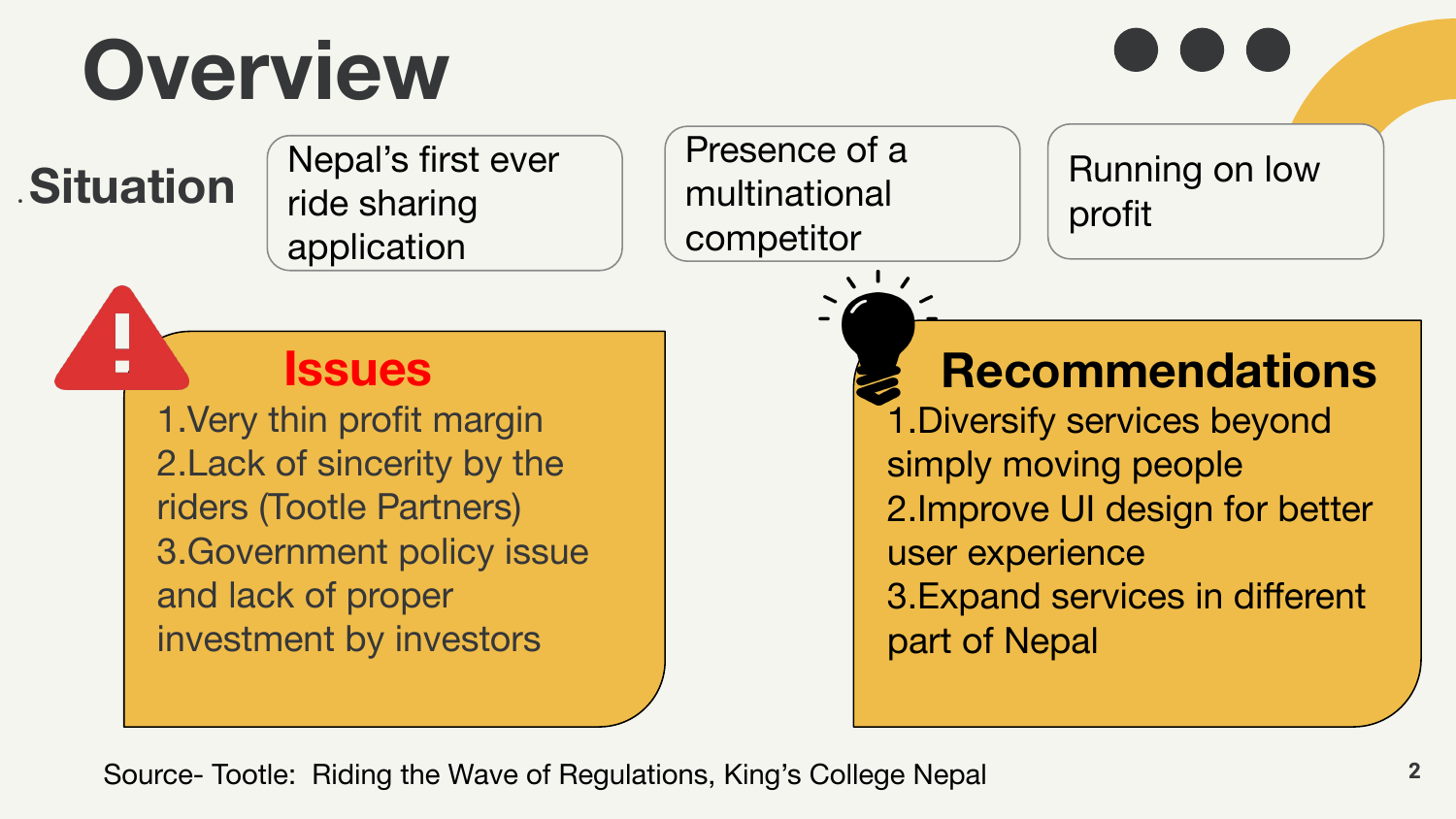99

If you are a person just like us, who neither owns a private vehicle nor loves to travel in public buses you've got to try Tootle, the first ever company that presented a solution to stuffy public transportation.



*#GalliGalliMaTootle*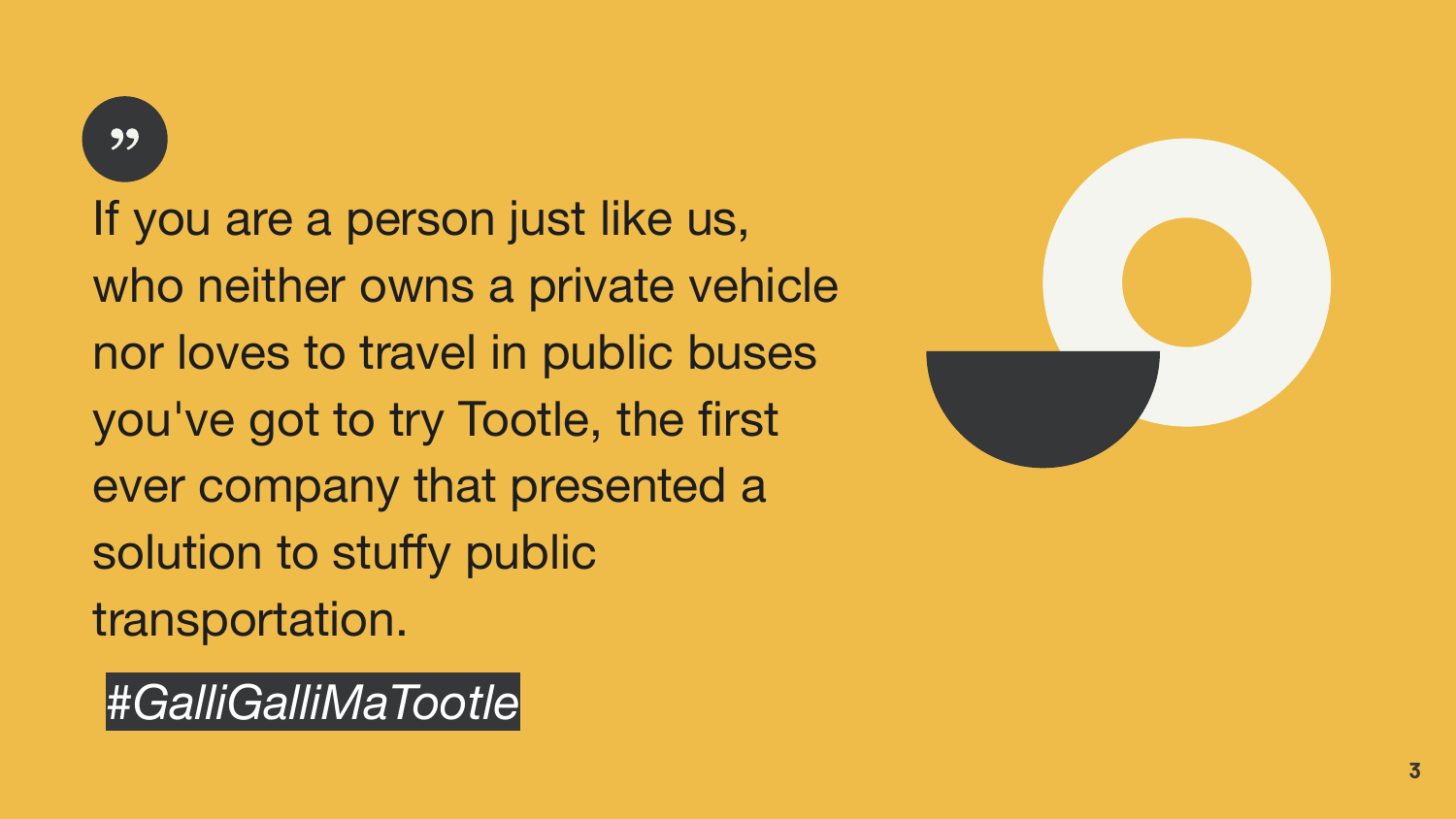## **Issue identification**

**Tootle has been running on very thin profit margin.**

**There is presence of a multinational competitor in the market.** 



**remain sincere towards their job.**

**Tootle has not been taking any necessary decision to diversify its services.**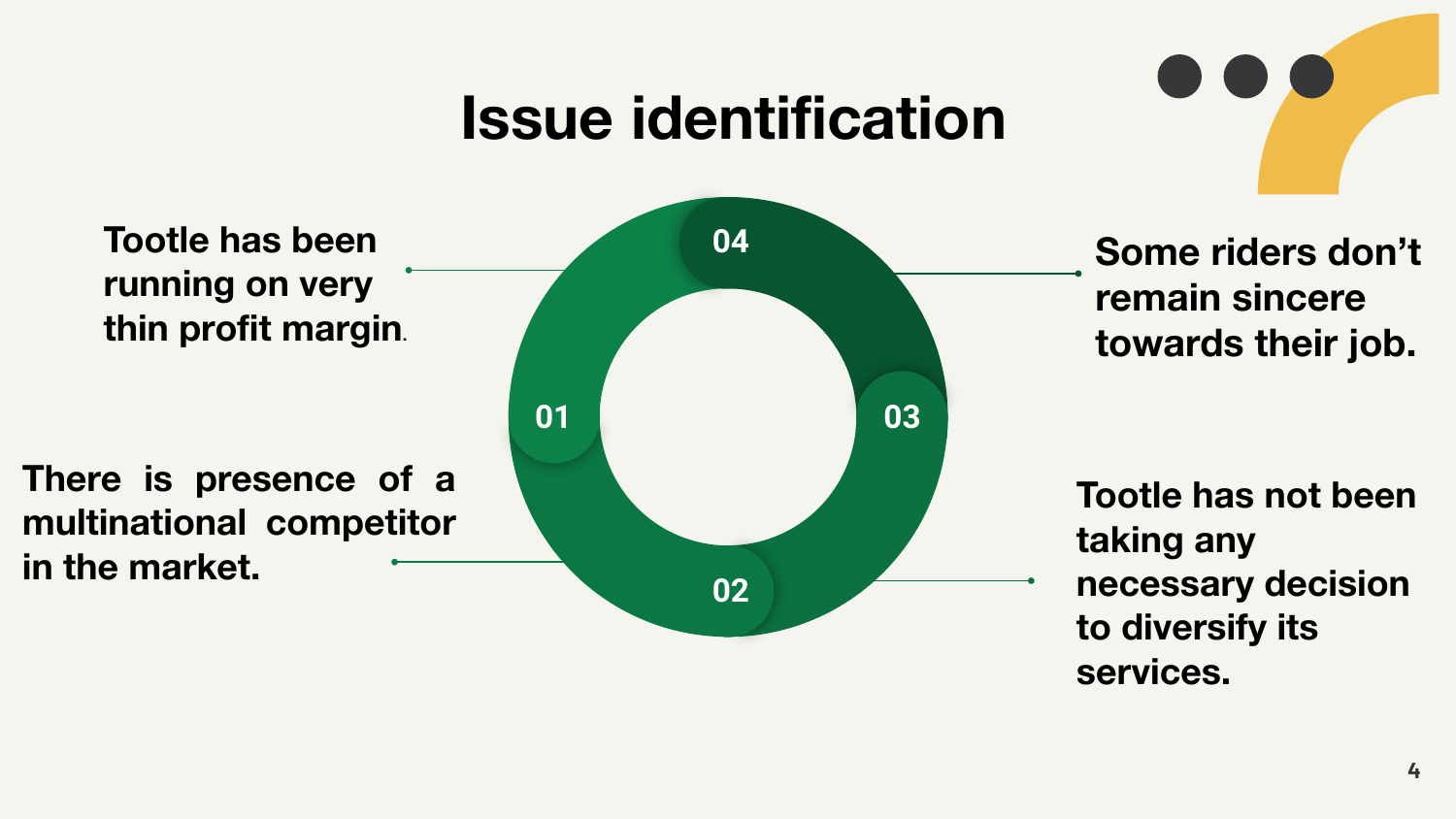## **Issue analysis**

**1 2**

#### **Tootle has been running on very thin profit margin.**

Despite its active presence, Tootle is still under the margin of loss. It is so because Ride- sharing is a business model that is difficult to make money in. Ride sharing companies have to compete aggressively On price to attract customers so becoming profitable is a challenge which Tootle is currently facing.

#### **There is presence of a multinational competitor in the market.**

The competition Tootle faces is stiff. The competitor is backed by more investors and also holds more emergency funds than Tootle. The competitor has also diversified their services while Tootle has not yet been able to do so. Other companies are also entering the ride sharing market bringing new ideas which might leave Tootle behind.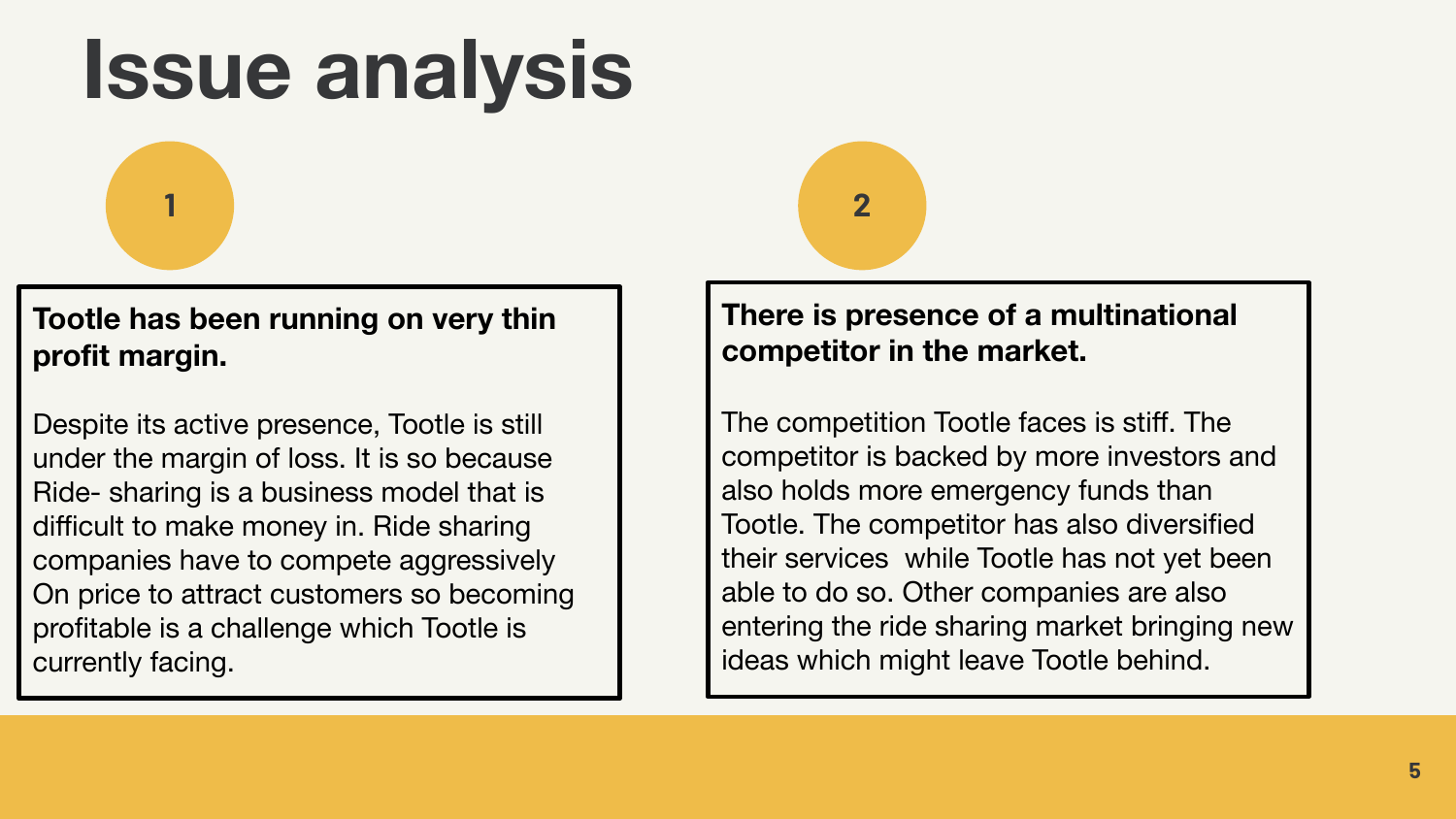## **Issue analysis**



**Tootle has not been taking necessary steps to diversify its services.**

One of the aspects that Tootle doesn't touch on is diversifying their services beyond simply moving people. Competitors have been including delivering food and parcels in their services. Tootle should also opt to diversify its services.



#### **Some riders don't remain sincere towards their job.**

Some riders don't abide by the terms and conditions and misuse the customers' details like phone number. They sometimes don't arrive on time while sometimes they don't arrive at all.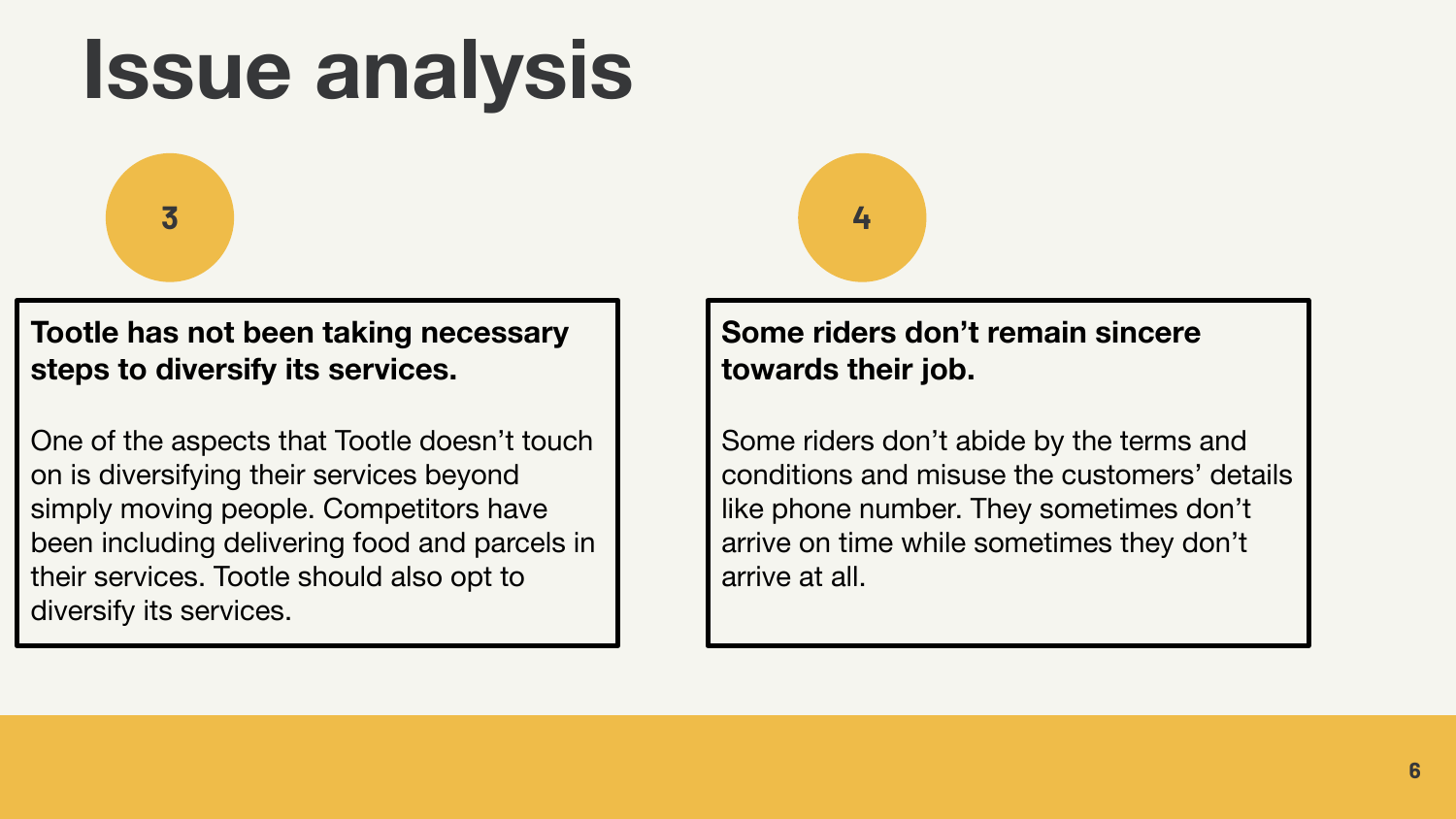## **Recommendations**

**Tootle should diversify its services beyond simply moving people.**

**Tootle should expand its services to various parts of Nepal.**



**Tootle should improve its UI design for better user experience.**

**Proper advertisements about Tootle in various mass medias should be done.**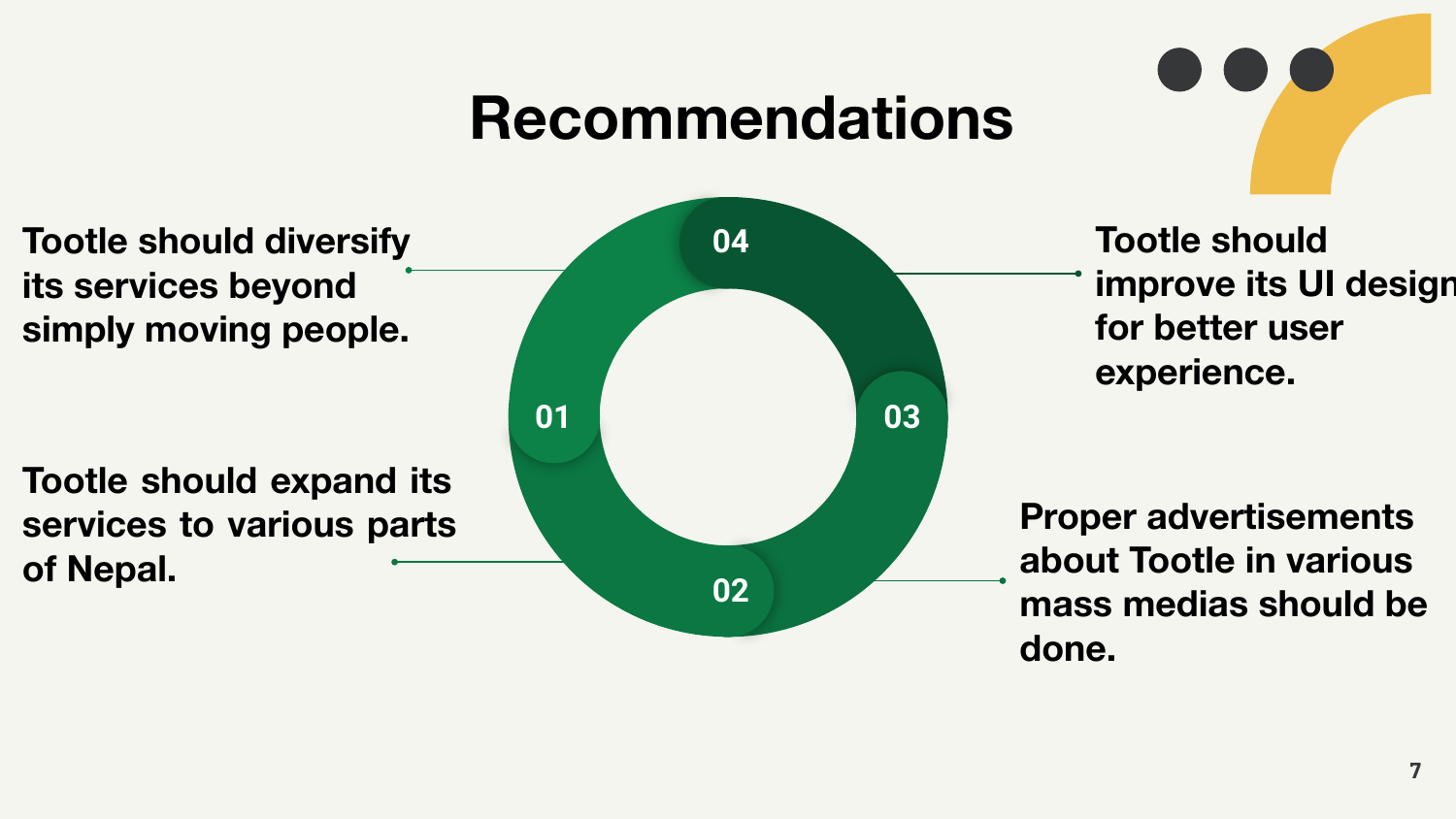## **S W O T STRENGTHS**

- 1. Reliable, quick and affordable means of transportation
- 2. Has built a significant visually impaired customer base

- 1. Thin profit margin
- 2. Not opting to diversify services
- 3. Misuse of customer's personal details by some riders

#### **WEAKNESSES OPPORTUNITIES**

- 1. Connects people looking for a ride with people willing to share their ride in two wheelers
- 2. Services in both two-wheelers and four-wheelers

#### **THREATS**

- 1. Presence of a Bangladeshi competitor in the market
- 2. Low preference by the customer
- 3. Increment in the price of petroleum products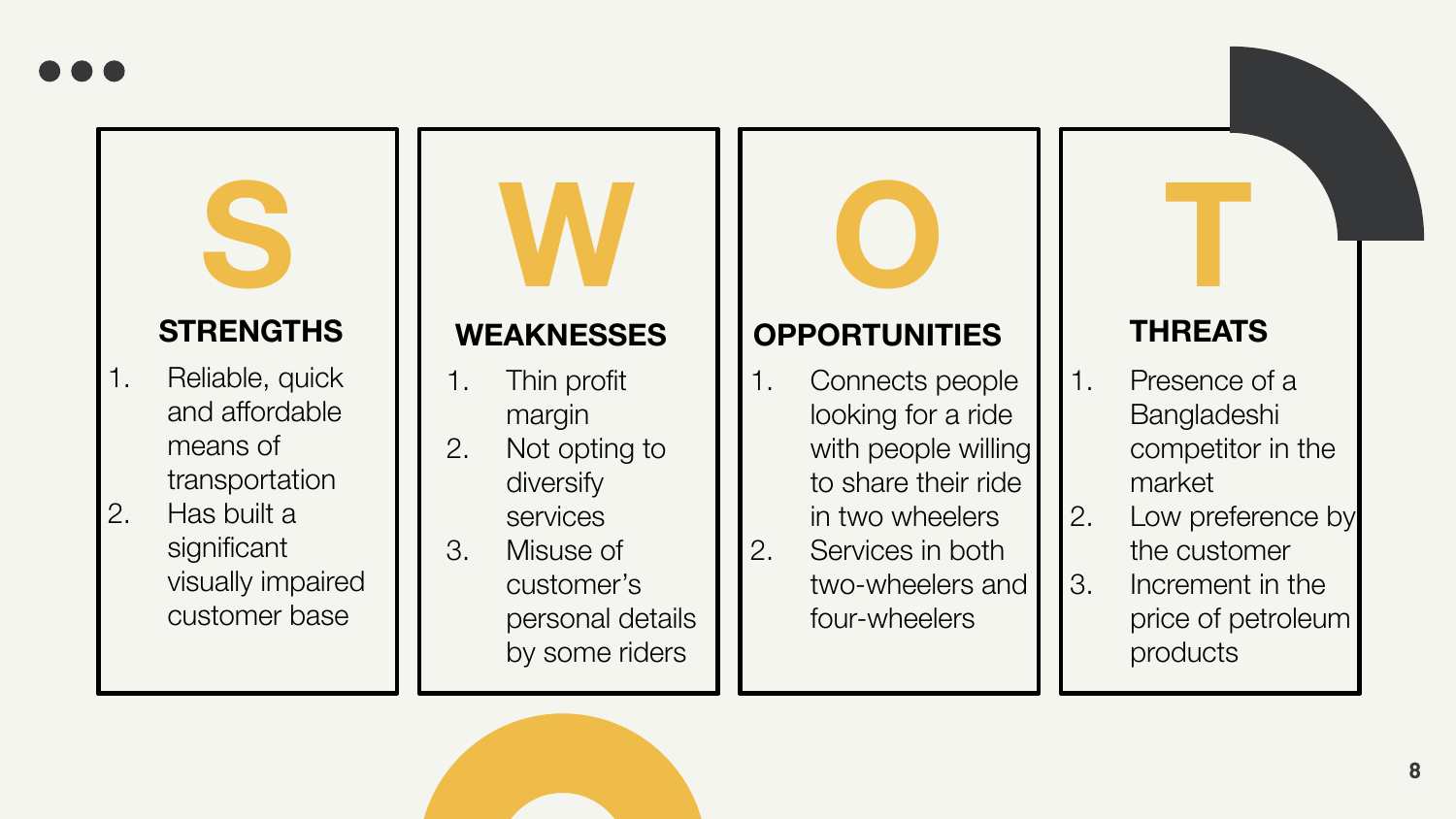

**Political:** Due to Nepal's unstable politics, Tootle has widely been affected during strikes; Tootle can't provide its ride sharing facility to its customers and bears a huge loss even in a single day.

*Economical:* Tootle is authentic Nepali business founded and run by Nepalese. Tootle is funded by GSMA Ecosystem Accelerator.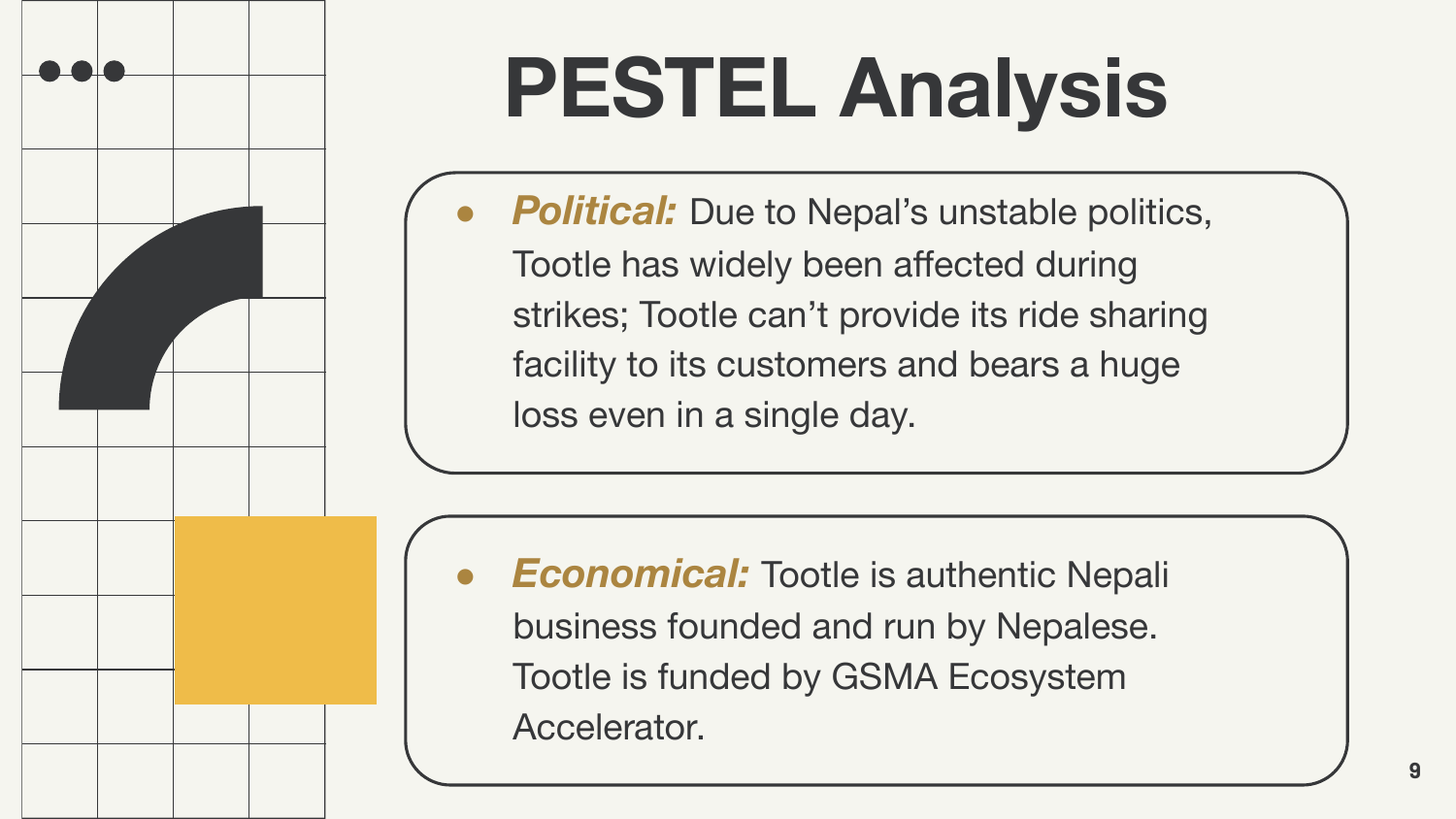**Social:** Tootle provides a source of income to all the riders who are registered with Tootle. With every vehicles shared, the aid vehicles that are out on the street provides jobs, enable people to move freely and also reduces climate problem because emissions are less.

*Technological:* Tootle uses 12 technological products and services including HTML5, Google Analytics, and jQuery. Tootle is actively using 8 technologies for its website. These include Domain Not Resolving, Mobile Non Scaleable Content, and Google apps for business.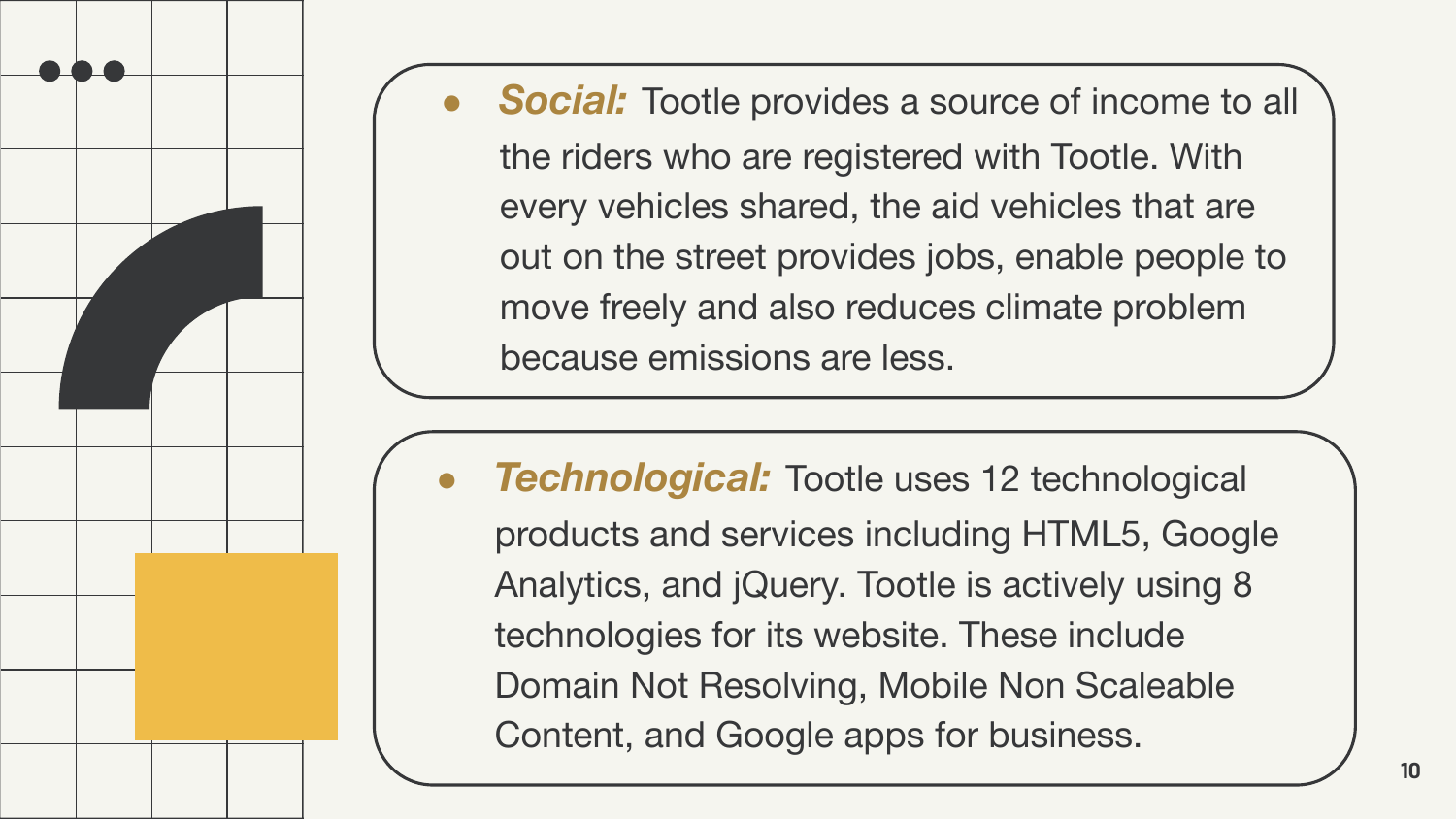

### **Environmental:** Tootle's main priority is

sustainability. It is reducing its environmental impact by introducing electronic vehicles. Tootle connects people who want to share their ride with other people and reach their destinations together which has created a good impact on environment as less vehicles are used; leading to less emission of carbon dioxide.

**Legal:** The Department of Transport Management in 2019 argued that Tootle operated against the law due to the lack of law for ride sharing apps which was opposed by mass media and public so eventually Patan High Court ordered the government to regulate ride sharing platforms. Then the issue was settled.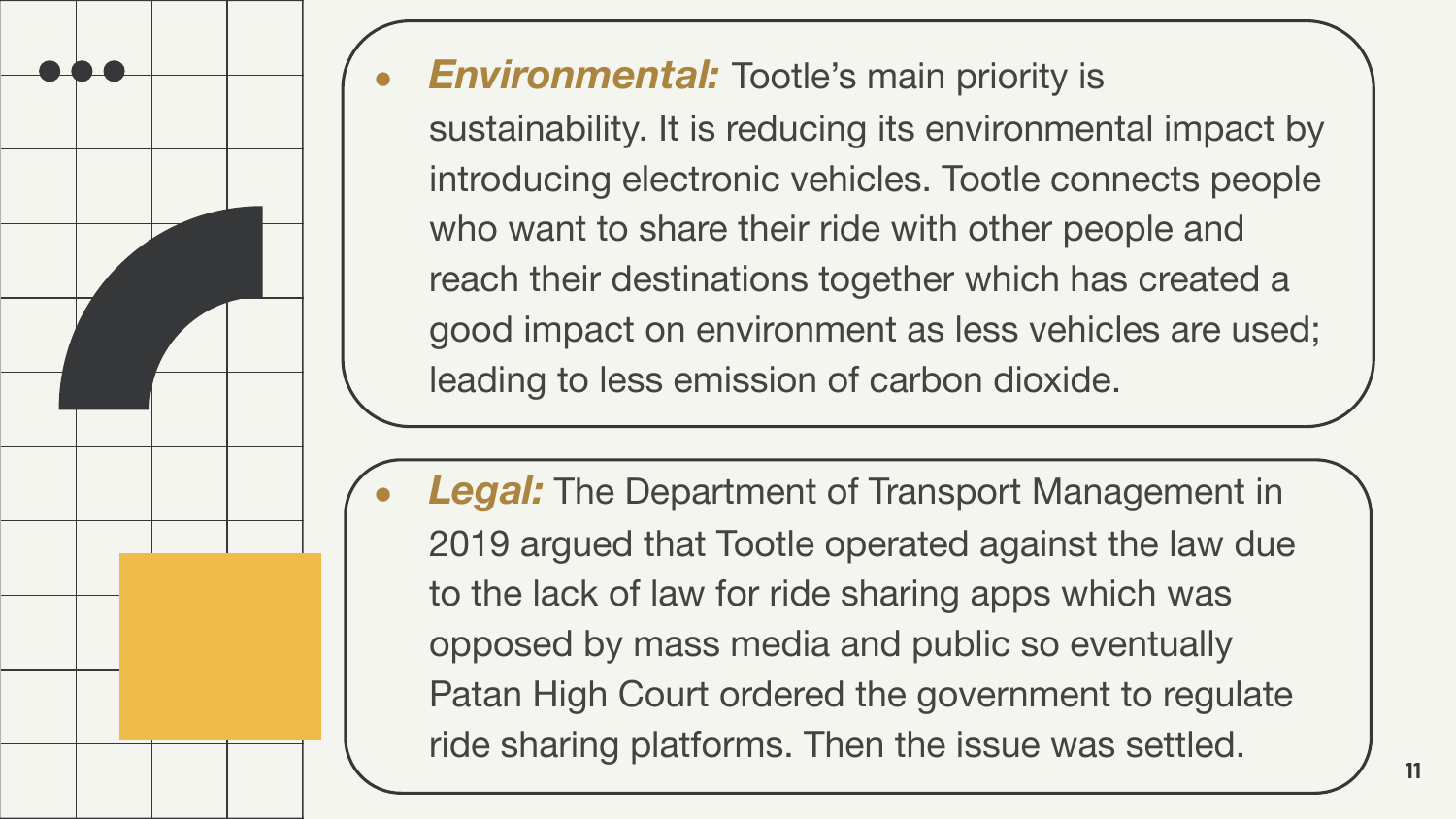#### $\bullet$   $\bullet$

## **How can Tootle establish a distinctive competence?**

Priority should be on operating an environmentally and socially responsible business while cultivating human-to-human connections. More and more people should be made known about Tootle and its services. Today's generation seek better services at low price. So, Tootle should work as hard as it can for providing proper services at lower price.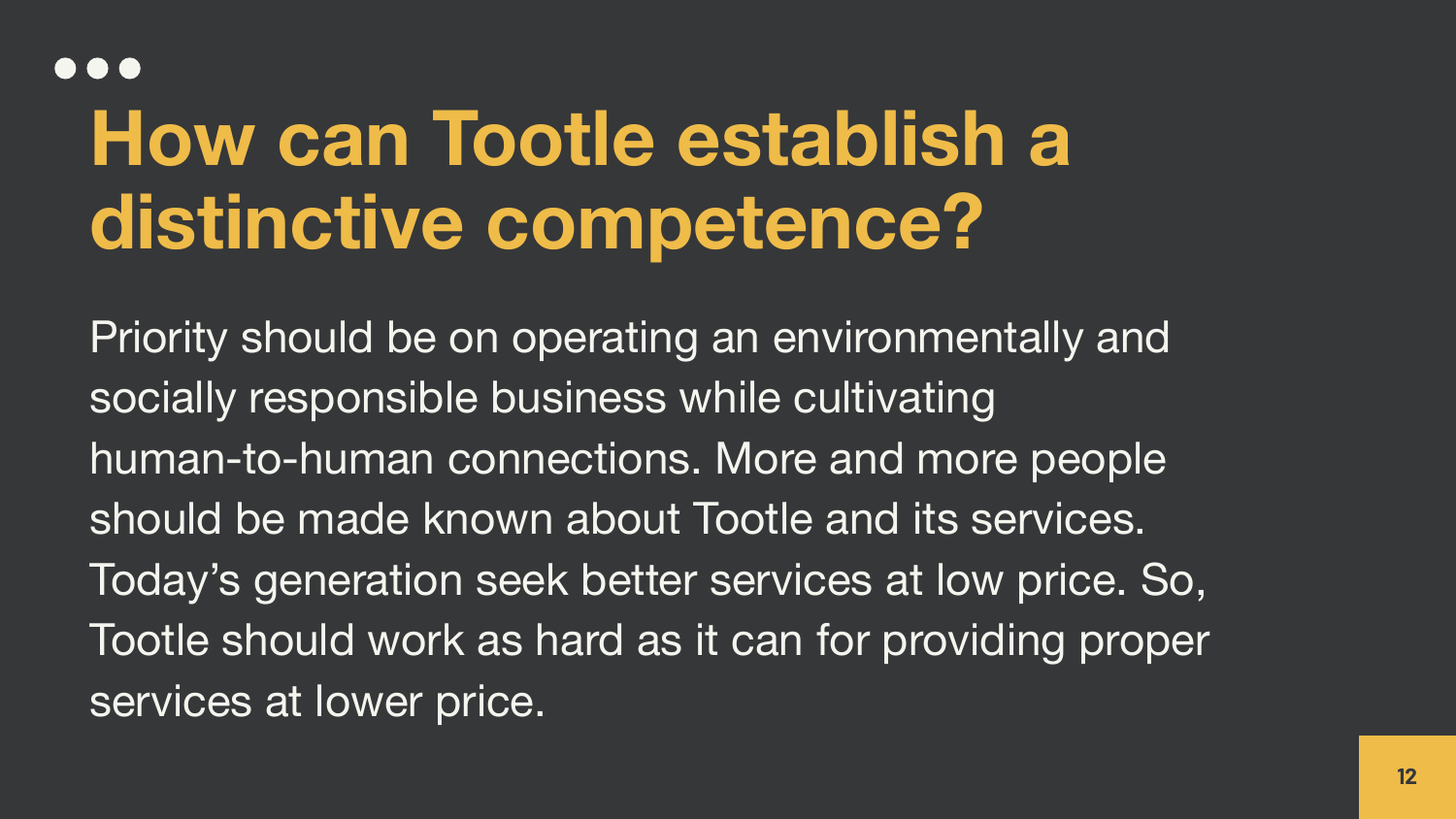## **In what ways can Tootle increase its consumer base?**

Tootle should be made available outside the valley too. Marketing campaigns and advertisements can be run to make many people aware of the services of Tootle. The company should be loyal to the customers. Vehicles should be kept clean and maintained on a regular basis. Polite words and behaviour should be shown towards the customers by the riders.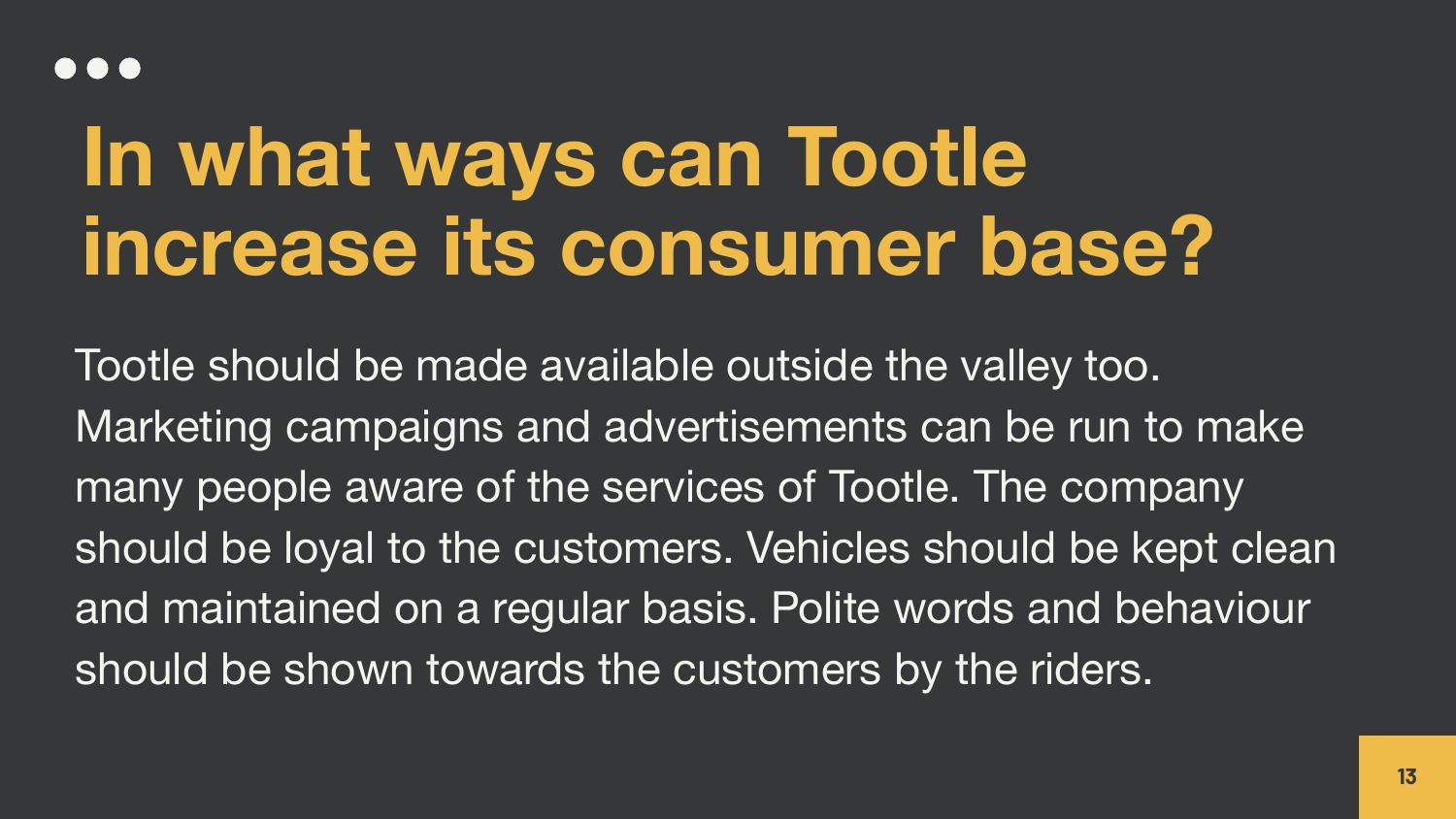### **...**

# **Should Tootle opt for diversifying its services?**

Yes, Tootle should opt for diversifying its services. It is one of the main reasons Tootle's been left behind by its competitors in the ride-sharing market. Tootle should diversify its facilities beyond simply moving people. During this pandemic, everyone wants their favourite food delivered to their doorstep. What the public wants is what Tootle should deliver.